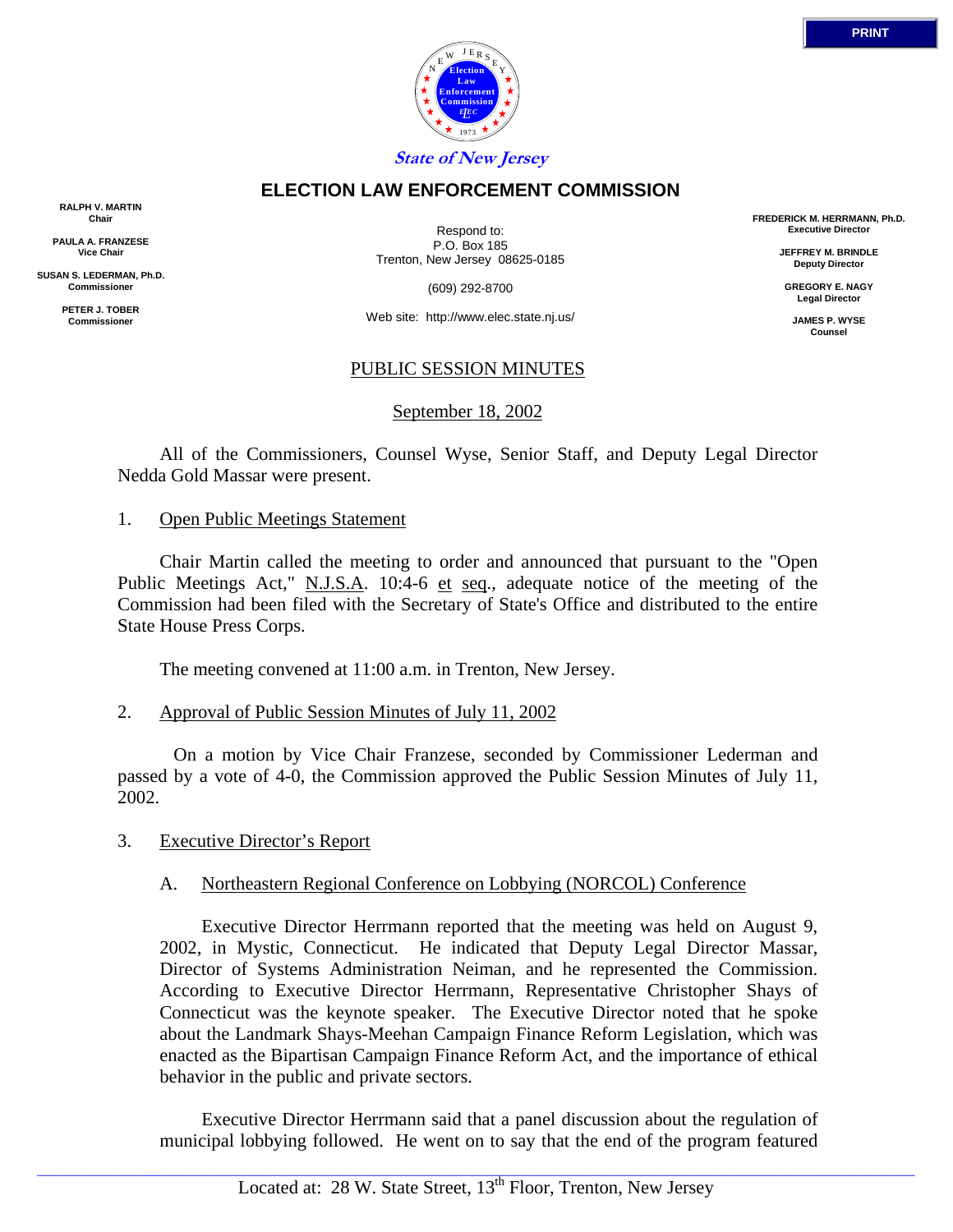regional updates by all of the attending agencies. The Executive Director reported that he presented the year in New Jersey and reviewed suggested legislative changes, the lobbying photograph initiative, enforcement activity, two advisory opinions dealing with the State House Commission and grassroots lobbying, and future computer projects. Executive Director Herrmann added that the turnout was excellent. He said that 28 persons represented 10 agencies from 8 states and the District of Columbia. According to Executive Director Herrmann, 37 lobbyists, 6 municipal officials, and 5 special guests from as far away as Chicago and Kentucky also attended. The Executive Director stated that the proceedings were again broadcast by Connecticut State television. He mentioned that next year's conference will be in Harrisburg, Pennsylvania. Executive Director Herrmann advised the Commission that after 2003, NORCOL is planning to recouple with the Council of State Governments (CSG) Eastern Regional Conference, which will save the hosting agency a large expense and boost attendance.

### B. Computer

 Executive Director Herrmann announced that ELEC's homepage received 153,776 hits in fiscal year 2002. He noted that lobbying information on the site has been upgraded and that individuals can now search for legislative agent names, addresses, telephone numbers, clients, and recent registrations and terminations.

### C. Budget

 Executive Director Herrmann reported that the fiscal year 2004 target from the Office of Management and Budget is \$2,777,000 dollars. He said that this figure represents a 10 percent cut in the Commission's budget from the current fiscal year. The Executive Director indicated that ELEC's major area of concern will remain its computer system because in the future, ELEC must receive increased funding just to maintain and upgrade its system to assure that it remains operational. Executive Director Herrmann added that more fiscal support is also needed for ongoing computer staff training. He said that staff will make this situation known to the Office of Management and Budget and the Governor's office in the fall.

### D. Staff Activities

 The Executive Director reported that regrettably the remaining public financing program staff departed on June 30, 2002. According to Executive Director Herrmann, Analyst Rashan Canturk and Data Entry Technician Tamika Kinsey both did excellent work and will be missed. He noted that Director of Public Financing Massar and her entire staff once again flawlessly administered the Commission's most visible and complicated program.

 Executive Director Herrmann announced that the COGEL Campaign Financing and Lobbying Bibliography was approved for publication by the COGEL president and chair of the publications committee. He stated that the president said it is a "wonderful" publication and thought the cover designed by Administrative Assistant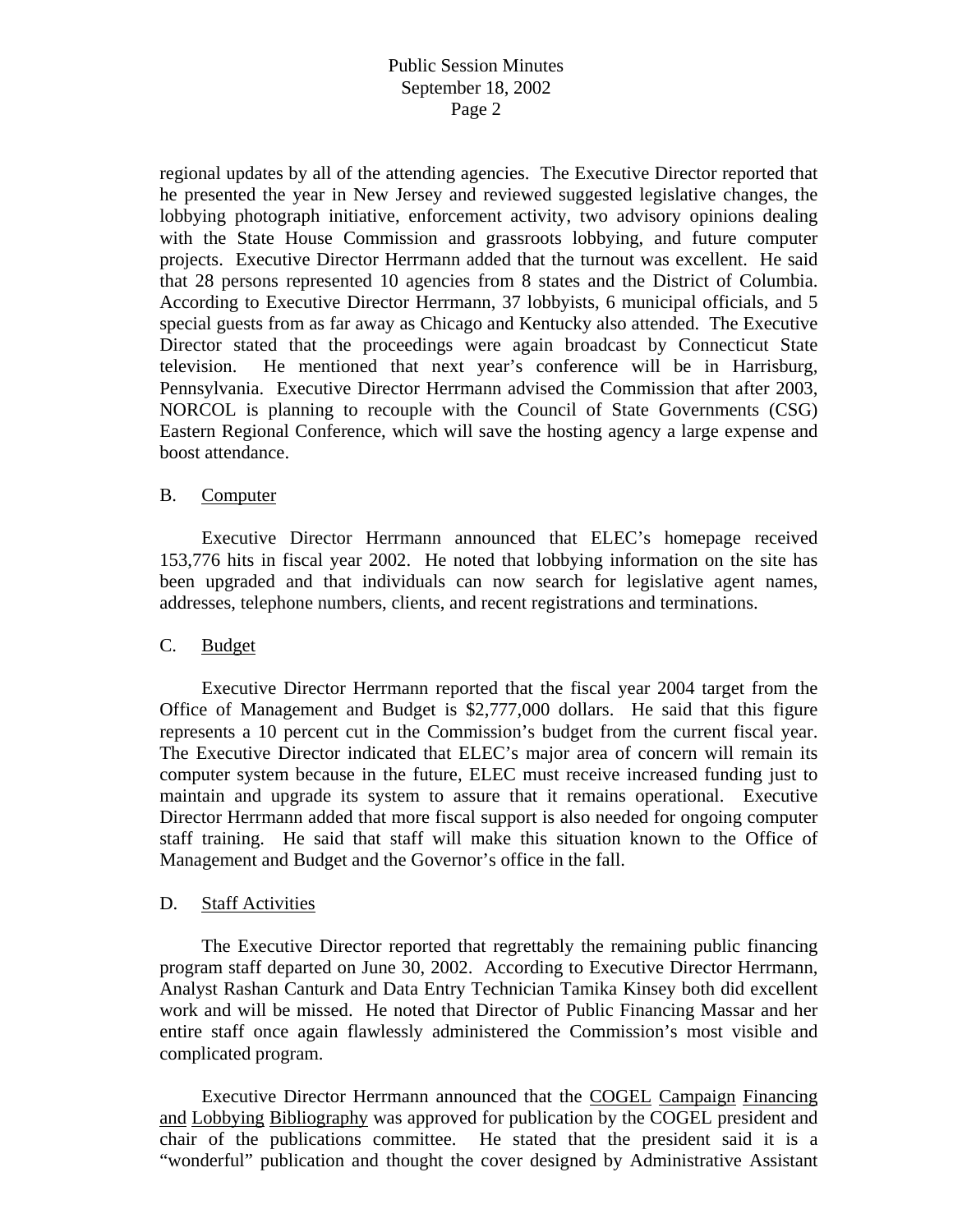Elbia Zeppetelli was "incredible." The Executive Director mentioned that the bibliography will be prominently displayed at the COGEL conference in Ottawa the first week in October. He noted with regret that he will be the sole ELEC representative at the conference this year due to the state's current fiscal condition.

 Executive Director Herrmann inform the Commission that Deputy Legal Director Massar, Director of Compliance and Information Ford, and Director of System Administration Neiman will be attending the first New Jersey Digital Government Summit from October 31 to November 1, 2002. He added that Associate Director of Compliance and Information Linda White and Assistant Compliance Officer Nancy Fitzpatrick will staff the consulting session at the New Jersey League of Municipalities conference on November 21, 2002.

#### E. Legislative Developments

 Executive Director Herrmann reported that the Senate State Government Committee has placed S-1525 (Coniglio) on its agenda for September 19, 2002. He advised the Commission that this bill bans legislative benefit passing by lobbyists. He noted that currently, four other states prohibit this sort of activity. Executive Director Herrmann said that it would seem appropriate for the Commission to support this legislation

#### F. Fall Meeting Schedule

- October 21, 2002, at  $11:00$  a.m. in Trenton;
- November 18, 2002, at  $11:00$  a.m. in Trenton; and,
- $\bullet$  December 18, 2002, at 11:00 a.m. in Trenton.

### 4. Public Hearing Concerning Proposed Amendments to Commission Regulations on Copying Fees and Release of Documents

 Legal Director Nagy explained that the proposed amendments to the regulations concerning copying fees and release of documents are intended to implement the new Open Public Records Act, and that they will be ripe for adoption at the October 21, 2002 meeting. A Court Reporter was present to record the public hearing. No persons offered testimony.

 On a motion by Vice Chair Franzese, seconded by Commissioner Lederman and passed by a vote of 4-0, the Commission voted to close the public hearing.

### 5. Proposed Amendments to Commission Regulations and New Rule Concerning Reporting Requirements and Other Changes

 Legal Director Nagy explained that this was a staff-initiated proposal to make "housekeeping" changes to the Commission's regulations. He indicated that if approved by the Commission, the proposal would be filed with the Office of Administrative Law (OAL), and a public hearing will be scheduled for the November meeting. The Commission considered the following proposed regulatory changes that: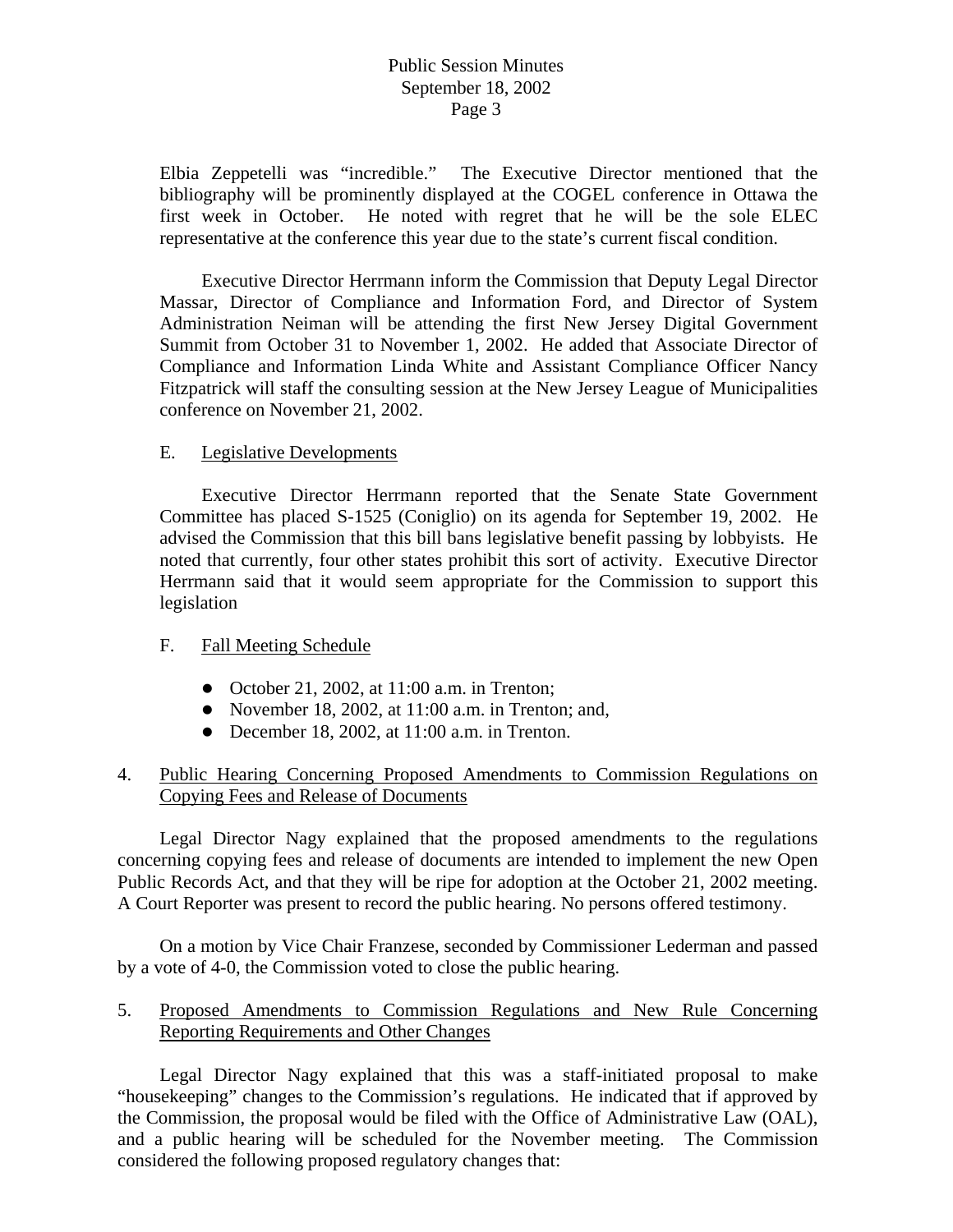- Clarify the periods of time covered by the election-cycle reports; quarterly reports; reports of contributions in excess of \$400; 48-hour notices of contributions (Forms C-1 and C-3); and 48-hour notices of expenditures.
- Add a requirement that candidates and committees retain an exact copy of each report as that report has been filed with the Commission.
- Require that the check number be reported for each expenditure.
- z Clarify that joint candidates committees may make unlimited contributions to candidate committees or joint candidates committees where the candidates are seeking the same elective office in the same political subdivision.
- Add a new rule to establish reporting requirements for expenditures made by means of a debit card owned by and issued in the name of the reporting entity.

 On a motion by Vice Chair Franzese, seconded by Commissioner Lederman and passed by a vote of 4-0, the Commission approved the proposed amendments and new rule and directed staff to file the proposal with the OAL.

### 6. Summary of Testimony Received at Gubernatorial Public Financing Hearings

 Deputy Legal Director Massar presented a memorandum that summarized the testimony received at the gubernatorial public financing hearings conducted on March 18 and April 18, 2002. In preparing the summary, staff reviewed the transcripts of the two hearings, the written testimony received from the persons who testified at the hearings, and the additional written comment submitted by one commenter who did not appear at the hearings. Staff also included suggested responses and information for the Commission's consideration. The comments and responses are as follows:

 Mr. William Baroni, Esq., suggested that candidates be required, as a condition of receipt of public funds, to return immediately to the State amounts found by the Commission to have been spent in excess of the expenditure limit.

 In response, staff noted that the Campaign Reporting Act and Commission regulations contained several provisions to address the potential violations discussed by Mr. Baroni. The regulations currently provide that the relief available in an action to enforce the gubernatorial expenditure limit is a finding that an expenditure must be counted toward a candidate's expenditure limit and/or a finding that a candidate must return public matching funds to the State. Commission regulations also provide for postelection proceedings for reimbursement if there has been a violation of the expenditure limit or if public funds have been impermissibly spent.

 Ms. Ingrid Reed, Director, Eagleton New Jersey Project, discussed the importance of the mandatory gubernatorial debates to New Jersey voters as a means for getting information on gubernatorial campaigns and the difficulty in finding information about the debates in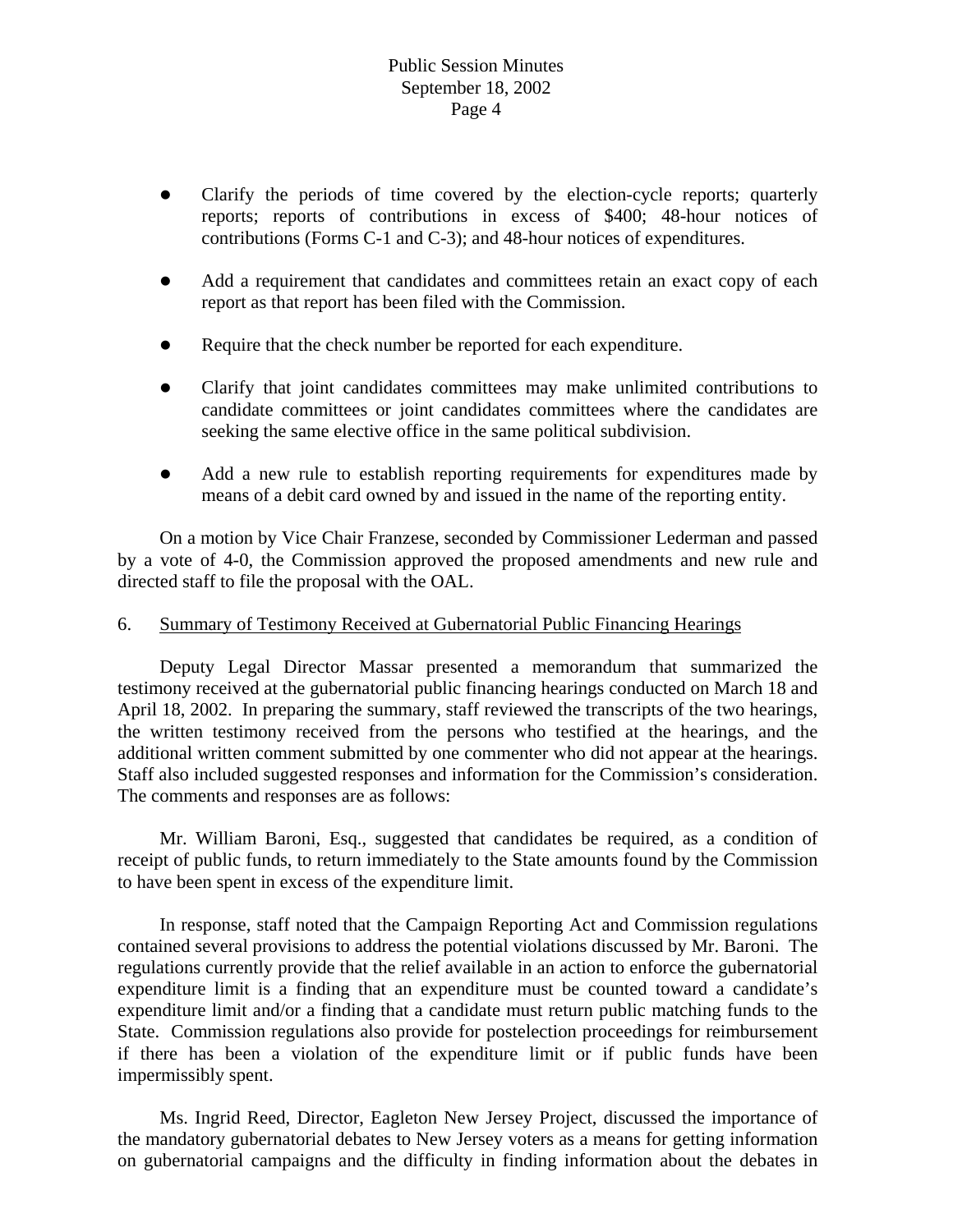newspapers. Ms. Reed suggested the efficacy of "modern marketing strategies in connection with the debates" and proposed using a small portion of public funds in the future to conduct an advertising campaign for the gubernatorial debates.

 In response staff agreed that the Eagleton experience advertising the 2001 gubernatorial debates is most helpful and will contact Ms. Reed and others for detailed information. It further recommended that the Commission's budget request in Fiscal Years 2005 and 2006 include a request for funds to pay for newspaper advertising of the gubernatorial debates.

 Mr. William Schluter, 2002 gubernatorial candidate, raised two issues for the Commission's consideration.

- That the qualification threshold  $(\$260,000$  in 2001) for participation in gubernatorial public financing was too high and suggested that there might be other ways for candidates to demonstrate sufficient support to qualify for receipt of public funds. He suggested that a fair amount might be \$150,000; and,
- That use of the gubernatorial electronic filing system (GEFS) by a smaller campaign, such as his, was very difficult.

 In response, staff stated that the contribution qualification threshold functions as a useful barometer of public support and serves the important function of determining whether or not a candidate is a viable gubernatorial candidate. Staff stated, however, that elimination of the expenditure qualification threshold would reduce governmental involvement in campaign spending decisions. Also, staff indicated that it appreciates that Mr. Schluter's campaign had difficulty using the Commission's electronic filing system, but continues to believe that it is an essential tool in processing the voluminous data filed by a publiclyfinanced candidate.

 Mr. Harry Pozycki, Chairman, New Jersey Common Cause, and Dr. Craig Holman, Brennan Center, questioned whether or not public financing continues to provide "a level playing field" or insulates gubernatorial candidates from large contributions. He suggested an "overhaul of the public financing system" to address the following issues:

- Closing the "multiple entity loophole" that permits individuals to make contributions through "subsidiaries that they own or control";
- Eliminating "non-profit fundraising";
- Eliminating "national party interference" that upsets the gubernatorial level playing field;
- Prohibiting fundraising for political parties by gubernatorial candidates who have raised sufficient funds for the gubernatorial race;
- Reducing the impact of the independently wealthy candidate; and
- Increasing ELEC penalties to provide sufficient funds for enforcement.

 He further recommended mandatory electronic filing for candidates who have reached a predetermined threshold amount.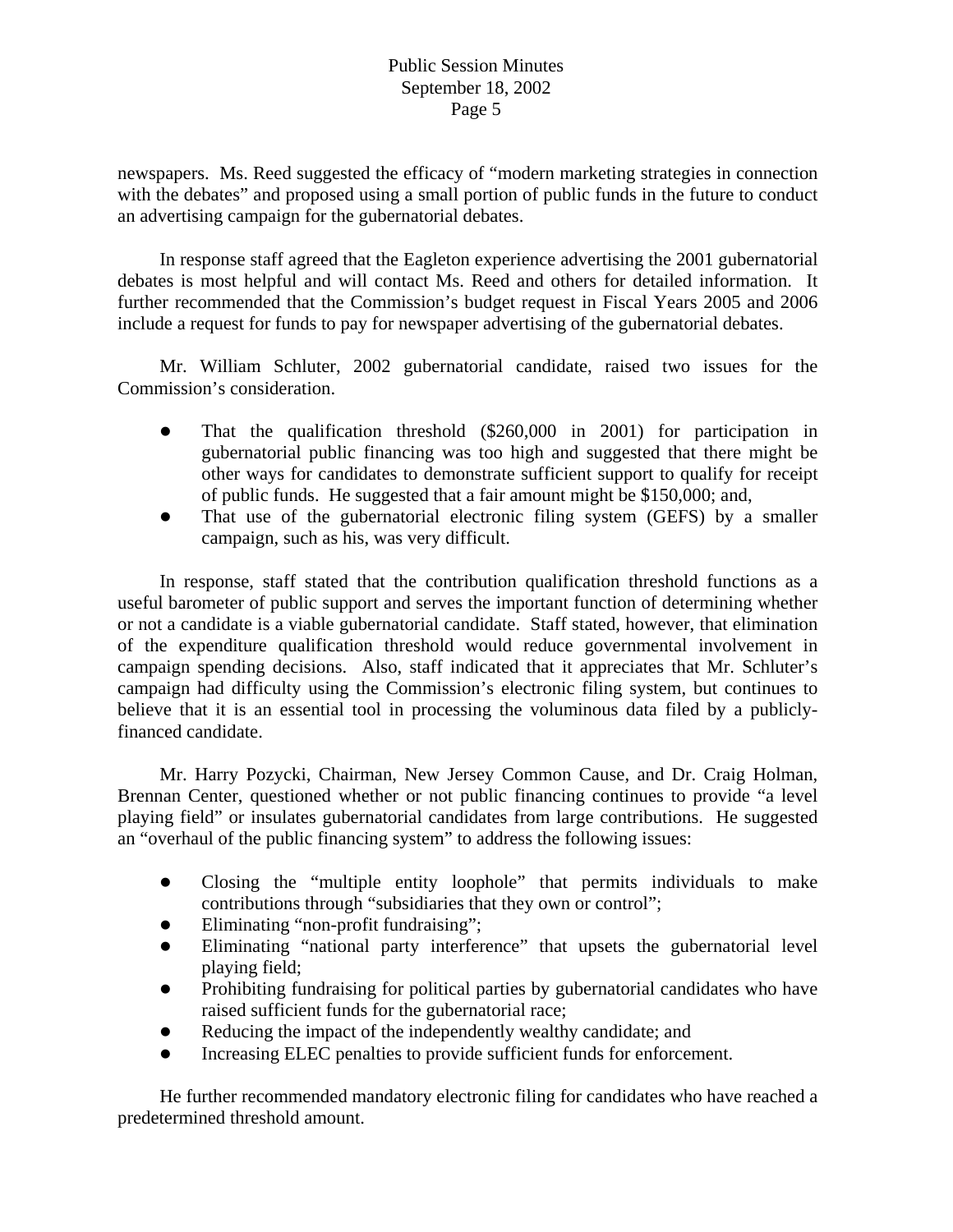Dr. Holman, recommended that the Commission eliminate what he calls the "affiliated entity" loophole that permits individuals to make contributions through "subsidiaries that they own or control."

 In response to Mr. Pozycki and Dr. Holman, staff responded that the Act permits each individual to make a \$2,600 contribution to a gubernatorial candidate in an election and that Commission regulations currently prohibit all contributions from partnership entities. Further, if a contribution is received by means of a check drawn on a partnership account, it is deemed by the regulations to be the contribution of the partner or partners who signed the check or who signed the written instructions attributing the contribution. The result of these rules is that no partner is permitted to give more than the \$2,600 individual contribution limit to a gubernatorial candidate, regardless of whether or not the contribution was received by means of a personal check, a partnership check, or a combination of both. Staff believes the existing statutory limit on individual contributions effectively restricts the amount that may be contributed by any individual.

 Dr. Holman stated that the effect of "non-profit committees" controlled by candidates is a "growing problem." He proposed that this situation be corrected by requiring the contribution and expenditure activity of all "candidate-controlled committees" to be aggregated for the purpose of contribution and expenditure limits.

 Staff believes that the Campaign Reporting Act and existing regulations address the problem described by Dr. Holman and would not permit this scenario to occur in a New Jersey gubernatorial race. All candidates are prohibited from participating directly or indirectly in a political committee or continuing political committee. And prior to applying to participate in the public financing program, if a political communication is made with the cooperation or consent of a gubernatorial candidate or in consultation with the candidate, the communication must be reported by the gubernatorial candidate as a campaign contribution. Finally, the regulations provide that when a publicly-financed gubernatorial candidate consents to, authorizes, or controls a communication referencing the candidate that is paid for by another entity, whether the entity is a for-profit or not-for-profit entity, the expenditure is deemed to be coordinated and counts against the gubernatorial contribution and expenditure limits.

 Dr. Holman stated that "national (political) party interference" upsets the gubernatorial election level playing field. He proposed that, as a condition for receipts of public matching funds, a gubernatorial candidate "shall solicit and receive a binding contract" with the national political party committee agreeing not to "attempt to influence the outcome of the gubernatorial general election."

 Staff believes that any attempt to restrict independent expenditures by a national political party committee presents potential constitutional problems. Moreover, it is unfair to assume that a gubernatorial candidate can bind the spending decisions of his or her national committee.

 Dr. Holman proposed that as a condition of receiving public funds, gubernatorial candidates be prohibited from soliciting funds for State and local party committees.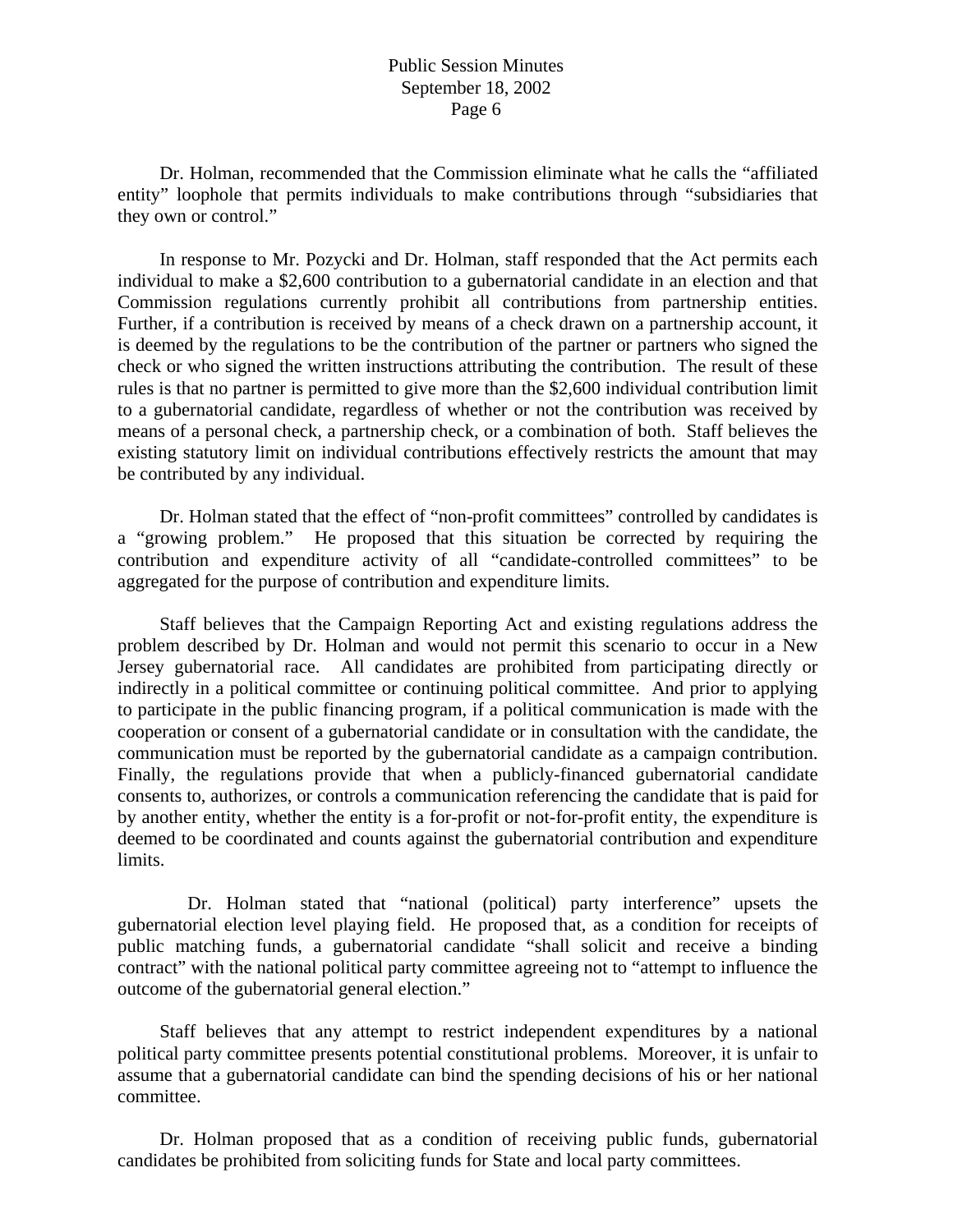Staff noted that McCain-Feingold provisions prohibiting solicitations of party funds by candidates are currently being challenged on constitutional grounds, and staff recommended that the Commission wait to review the outcome of the legal challenges to the Bipartisan Campaign Reform Act of 2002 before considering such restrictions for New Jersey gubernatorial candidates. Staff noted that it has historically been the role of New Jersey gubernatorial candidates, as titular heads of their parties, to assist county and local candidates in their fundraising.

 Dr. Holman proposed to double the expenditure limit of the publicly-financed candidate when the non-participating candidate raises or spends 75% or more of the expenditure limit. He further proposed to double the expenditure limit for participating candidates who are "targeted by substantial independent expenditures," that is, where independence expenditure committees spend more than 50% of the expenditure limit.

 Staff believes that the addition of any provision to increase the expenditure limit or to make additional public matching funds available to a candidate would require legislative action.

 Staff believes that it would be impractical to implement Dr. Holman's recommendation to provide additional public funds to a participating candidate who is "targeted" by independent expenditure committees and that the remedy would most likely come too late to benefit the targeted candidate.

 Dr. Holman proposed to increase ELEC penalties to "three times the amount of the violation" so that violations will not be seen as "a cost of doing business."

 Staff concurred with Dr. Holman's position that gubernatorial penalties should be increased.

 Dr. Holman praised the Commission's electronic filing software and recommended that electronic filing be made mandatory.

 In response, as discussed in response to Mr. Schluter's comments, staff recommended that gubernatorial candidates be strongly encouraged to use the GEFS software to file public financing matching funds submissions and campaign reports.

 Dr. Holman recommended that "local party soft money" be restricted in gubernatorial elections and that county and municipal political party committees be prohibited from making expenditures for gubernatorial candidates.

 Staff noted that expenditures by New Jersey political party committees for publiclyfinanced gubernatorial candidates, as set forth below, are restricted by the existing provisions of the Campaign Reporting Act and Commission regulations, and staff therefore does not believe that any further regulation is necessary.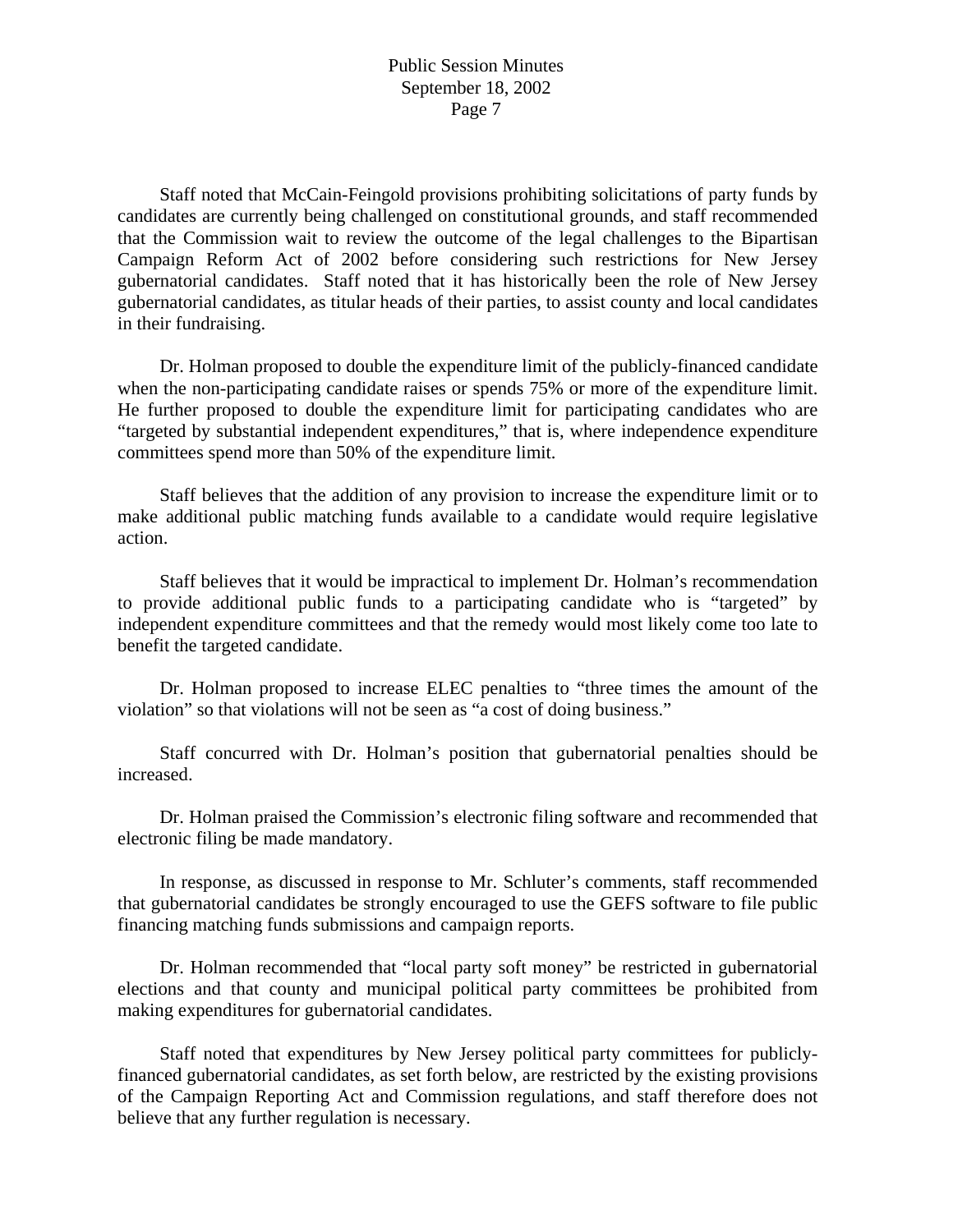Ms. Sandra Matsen, President, League of Women Voters, recommended that general election gubernatorial candidates be required to participate in four debates, and that the debates be held one each week for the month before the election.

 In response, staff stated that the Commission has recommended in its Annual Reports that gubernatorial candidates be required to participate in three debates as a condition of receipt of public matching funds.

 Mr. Robert Smith, Vice President of Public Affairs, Comcast Cable, asked the Commission to consider the important role in the electoral process played by New Jersey's cable television operators and cable television programming.

 In response, staff acknowledged the increasing importance of cable television as a source of New Jersey news programming.

 Ms. Dena Mottola, Acting Director, New Jersey Public Interest Research Group, indicated her support for the recommendations offered by Mr. Pozycki and Dr. Holman.

 Commissioner Lederman suggested that the Commission consider proposing that the qualifying threshold for gubernatorial candidates to participate in the gubernatorial public financing program be lowered. She suggested that different states be surveyed to determine if there are other ways of testing viability.

 On a motion by Commissioner Tober, seconded by Commissioner Lederman and passed by a vote of 4-0, the Commission accepted the staff summary.

### 7. Resolution to go into Executive Session

 On a motion by Commissioner Lederman, seconded by Commissioner Tober and passed by a vote of 4-0, the Commission resolved to go into Executive Session to discuss the following matters, which will become public as follows:

- A. Final Decision Recommendations in violation proceedings which will not become public. However, the Final Decisions resulting from those recommendations will become public not later than seven business days after mailing to the named respondents.
- B. Investigative Reports of possible violations, which reports will not become public. However, any complaint generated as the result of an Investigative Report will become public not later than seven business days after mailing to the named respondents.

#### 8. Return to Public Session

On a motion by Vice Chair Franzese, seconded by Commissioner Tober and passed by a vote of 4-0, the Commission voted to return to Public Session.